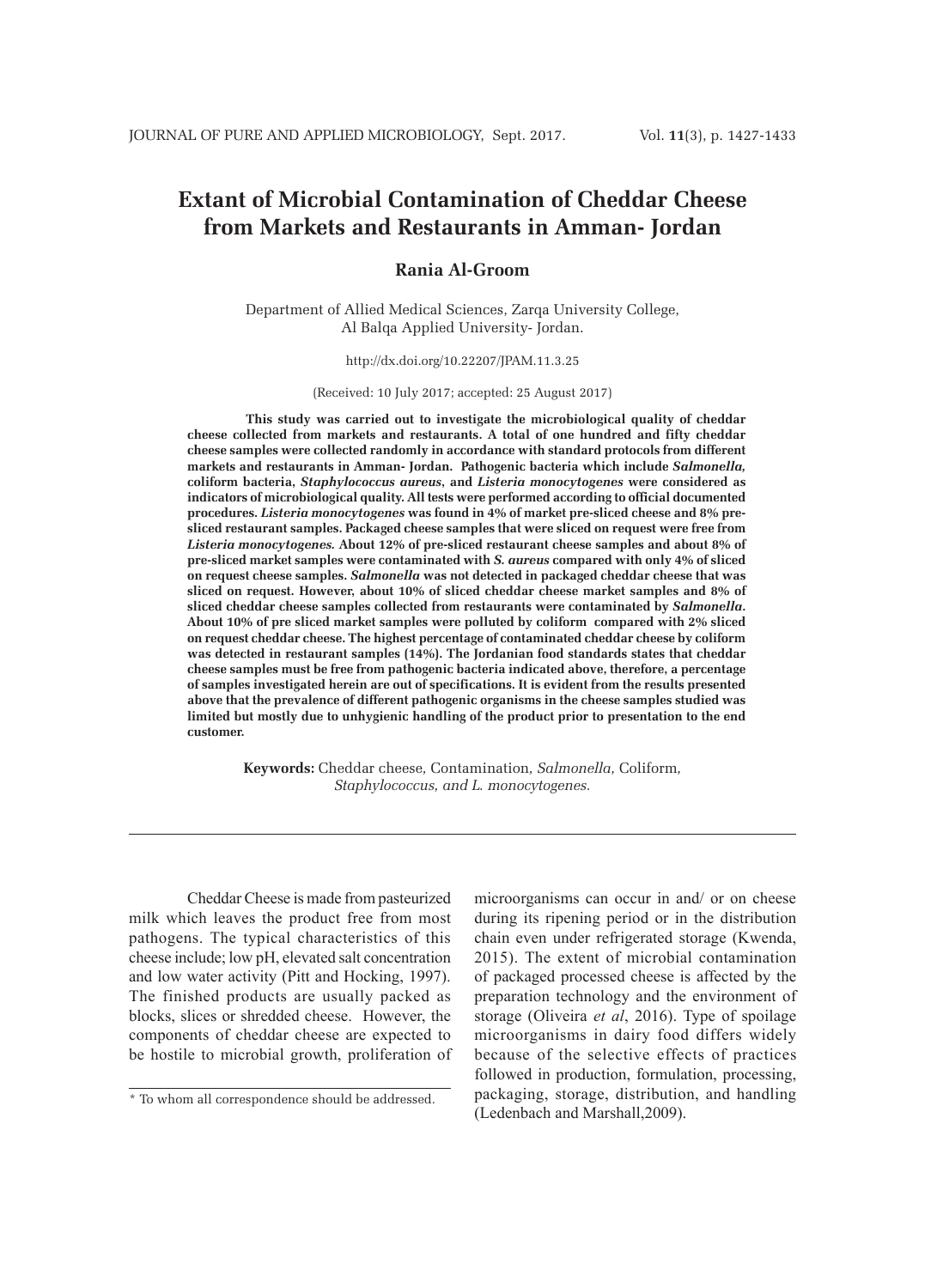## 1428 AL-GROOM: STUDY OF MICROBIAL CONTAMINATION OF CHEDDAR CHEESE

Pathogens such as coliform, *Salmonella, Listeria monocytogenes* and *Staphylococcus aureus* have been detected in cheese containing low and high moisture level as a result of poor pasteurization of milk. (U.S. FDA, 2003).

Cheddar cheese manufacturing includes pasteurization of milk and further processing using good manufacturing practices. Cullor (1997) suggested that if appropriate GMP conditions are observed while processing dairy products then occurrence and growth of pathogenic bacteria could be minimized. Hard and semi-soft cheese that developed during fermentation and aging create a hostile environment for bacterial pathogens (Bishop and Smukowski, 2006). Consumption of contaminated cheese with pathogenic microorganisms and their toxins can cause serious food borne problems to public health and big economic losses (Temelli, *et al*., 2006; Aygun, *et al*., 2005). Outbreaks of infections associated with the consumption of cheese were reported and the predominant organisms depicted in these infections included *Salmonella*, *L. monocytogenes*, verocytotoxin producing *Escherichia coli* (VTEC) and *Staphylococcus aureus* (Little, *et al*., 2008; Carvalho, *et al*., 2007).

Only few publications were released from Jordan concerning the microbial contamination of dairy products but none was related to cheddar cheese ( Tahiri *et al*, 2008; Ibrahim *et al*, 1996). The objective of this paper was to investigate for the first time the microbiological quality of Cheddar cheese marketed in both Jordanian markets and restaurants.

#### **MATERIALS AND METHODS**

#### **Sample collection**

A total of one hundred and fifty cheddar cheese samples (approximately 250 g of each) were collected randomly from markets and restaurants in Amman. They included fifty already pre- sliced samples from market, 50 samples pre- sliced under request from market and 50 samples from restaurants. Each cheese sample was collected separately in a sterile plastic bag, preserved in an ice box then immediately delivered to the laboratory and refrigerated at 4°C. Analysis started after removal of samples from the refrigerator as follows: They were thawed at room temperature

J PURE APPL MICROBIO*,* **11**(3), SEPTEMBER 2017.

before 50 g from each sample were taken with a sterilized spatula, then transferred into sterile bag, diluted with 450 mL of 0.1% peptone water and finally homogenized in a stomacher for 2 min (BagMixer® 400 - Interscience International-France). Ten fold serial dilutions were prepared from the homogenized original dilution by transferring 1 mL to a series of sterile test tubes containing 9 ml of 0.1% peptone water. These dilutions were used for the recovery of microorganisms given bellow.

## **Isolation of** *Listeria monocytogenes*

Qualitative detection of *L. monocytogenes*  from cheddar cheese samples was carried out through enrichment procedure as described in the U.S. Food and Drug Administration Bacteriological Analytical Manual (U.S., FDA, 2017). The media used included the followings: Fraser broth, Chromogenic *Listeria* agar, PALCAM agar, Trypose soya yeast extract agar, Trypose soya yeast extract broth and sheep blood agar. The count for this organism was performed by withdrawing 0.1 ml from the sample processed in the stomacher and plated on to Chromogenic *Listeria agar*. Colonies which appeared after incubation at  $37 \text{ °C}$  for 48 h were counted and expressed as count.

#### **Coliform bacteria**

Coliform count was determined by pour plate technique using violet red bile agar (VRBA) (Oxoid) as described in the International Commission on Microbiological Specifications for Foods (ICMSF, 2011) and it is summarized as follows: One ml from each of the previously prepared decimal dilutions was transferred aseptically into two sterile Petri dishes to which approximately 15 ml of sterile molten  $(45 \pm 1^{\circ}C)$ VRBA were added. Duplicate plates were run for each tested sample. After thorough mixing, the inoculated plates were allowed to solidify before being incubated at  $35 - 37$ °C for  $20 - 24$  hours after which colony forming units were counted from plates containing 30-300 colonies. Confirmation of the identity of the isolates as coliform was achieved using a limited number of biochemical reactions such as Gram stain, indole production, methyl red reaction and voges- proskauer test.

#### **Isolation of** *Salmonella*

The isolation technique for *Salmonella*  from samples was carried out in accordance with the guide lines indicated in the Food and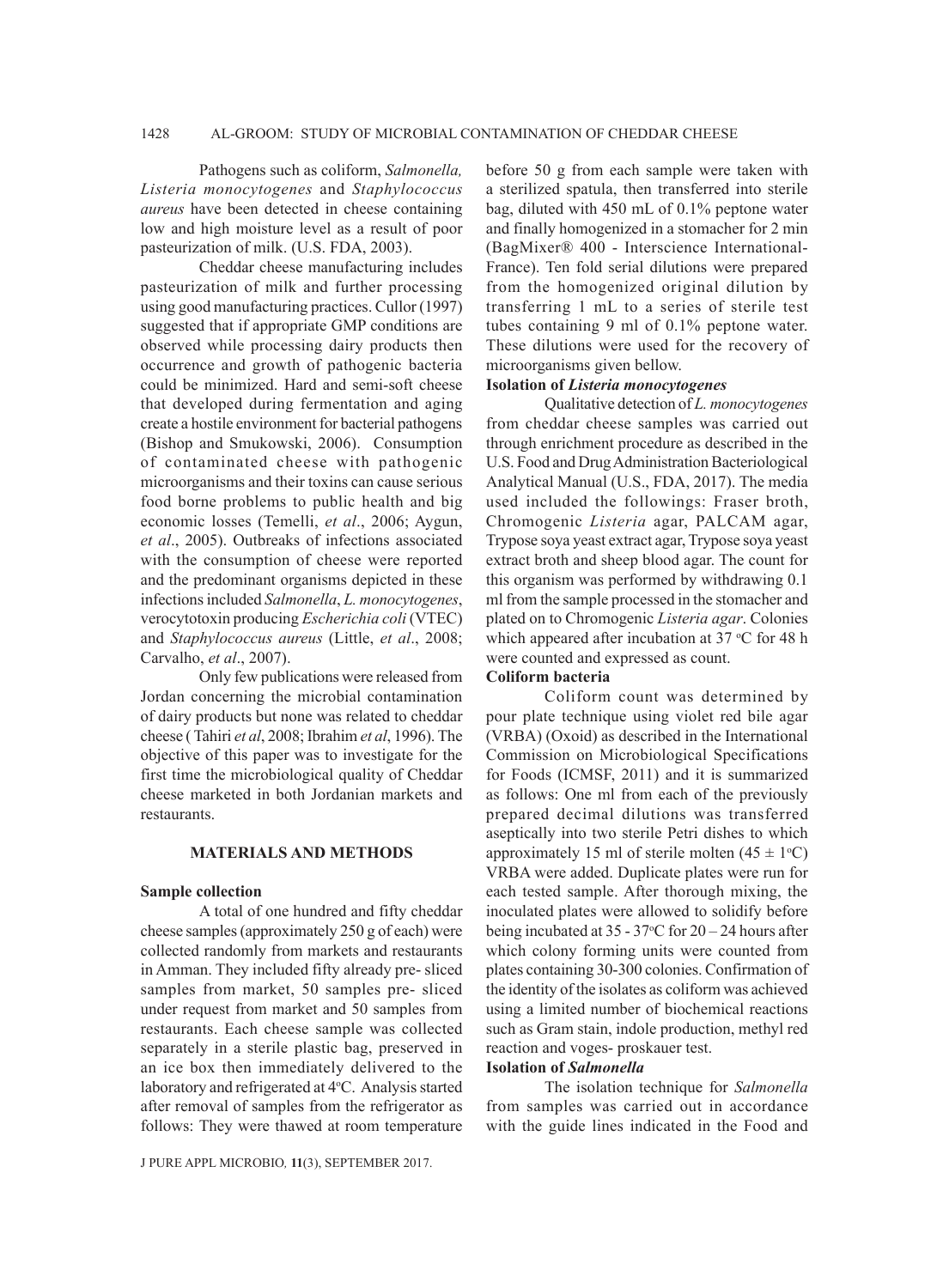Drug Administration Bacteriological Analytical Manual (FDA, 2012b) which involved: (1) Preenrichment for 24 hours using 10% pepton water (2) Selective enrichment on selenite cystine broth for 24 h at 43 °C to allow the growth of *Salmonella* whilst reducing the number of non-Salmonella organisms (3) Isolation of *Salmonella* on solidified media was achieved using selective agar plates ( Desoxicholate citrate agar, Brilliant green agar and Bismuth sulphite agar ). (4) Confirmation of Salmonella isolation was performed using the pattern of reaction in Triple sugar iron, Urease activity, lysine decarboxylation in addition to the examination for the following antigens: O antigen, VI antigen and H antigen. Antigenic reaction was done for confirmatory purpose and not to establish serotype as this is not a demand in the Jordanian Standards.

## *Staphylococcus aureus* **count**

*Staphylococcus aureus* count was determined by spread plate technique using Bairdparker agar (Oxoid) as described in International Commission on Microbiological Specifications for Foods (ICMSF, 2011) and is summarized as follows: One ml from each of the previously prepared decimal dilutions was transferred aseptically over three sterile Petri dishes of Baird –parker agar. Plates were inverted and incubated at 35 Cº for 48 h before grown colonies were counted. Confirmatory tests included Gram reaction, catalase , coagulase test, anaerobic utilization of glucose and mannitol.

## **RESULTS AND DISCUSSION**

Pathogenic bacteria that included *Salmonella,* coliform*, Staphylococcus*, and *L. monocytogenes* were used in this study as indicators of hygienic quality and microbiological safety of cheddar cheese in both markets and restaurants. One hundred and fifty cheddar cheese samples were collected from nine markets as well as five restaurants in Amman area and were investigated for microbial contamination. The effect of handling of cheddar cheese on the microbial content of these products was also established.. Figure 1 shows the colonial morphology of the 4 pathogenic bacteria isolated from the contaminated samples. The Jordanian food standards states that cheese samples must be free from the pathogenic bacteria

studied. Therefore, samples that harbored these organisms in certain counts were considered out of specifications. It is important to note that 16 cheddar cheese samples collected were found to be contaminated (10.7%).

In order to be fit for human consumption, cheese products must comply with specifications. The Jordanian specifications number 393/212 which is related to cheese products is shown in Table 1. It is important to note that total microbial count is not motioned as criterion for compliance and therefore, it is not given in this investigation. According to the above specification , the percentage occurrence of contaminated cheddar cheese samples by *Salmonella,* coliform, *Staphylococcus*, and *L. monocytogenes* collected from markets ( pre- sliced and sliced on request) and restaurants ( all were pre- sliced) is given in Table 2.

Related food borne illnesses have been generally linked to soft cheese or cheese made from raw or unpasteurized milk, but rarely in hard cheese particularly cheddar. The reason for this is attributed to the low water activity which varies from 0.950 to 0.970 (CDC, 2013c). It is evident from Table 2 that the percentage occurrence of the out of specification samples was higher in those collected from restaurants.

Cheddar cheese available in the Jordanian market is all imported. When imported shipments are received, random samples are collected and sent to the laboratories of Jordan Food and drug administration. If analytical results indicate compliance with specification then product is allowed to be released into the market. Therefore, in this study it was prudently assumed that contamination detected must have been acquired in the market during transportation, storage and/ or handling. Several studies have examined the bacterial contamination that results from food handlers. Lambrechts *et al*., (2014) showed that hand hygiene may have serious implications for public health due to contamination of food from food handlers' hands. Kamal *et al.,* (2013) related the prevalence and counts of *Staphylococcus aureus* in samples of dairy products to neglected hygienic practices either in the production of raw milk and dairy products or in the personal hygiene. **Listeria monocytogenes**

*Listeria monocytogenes* is a very serious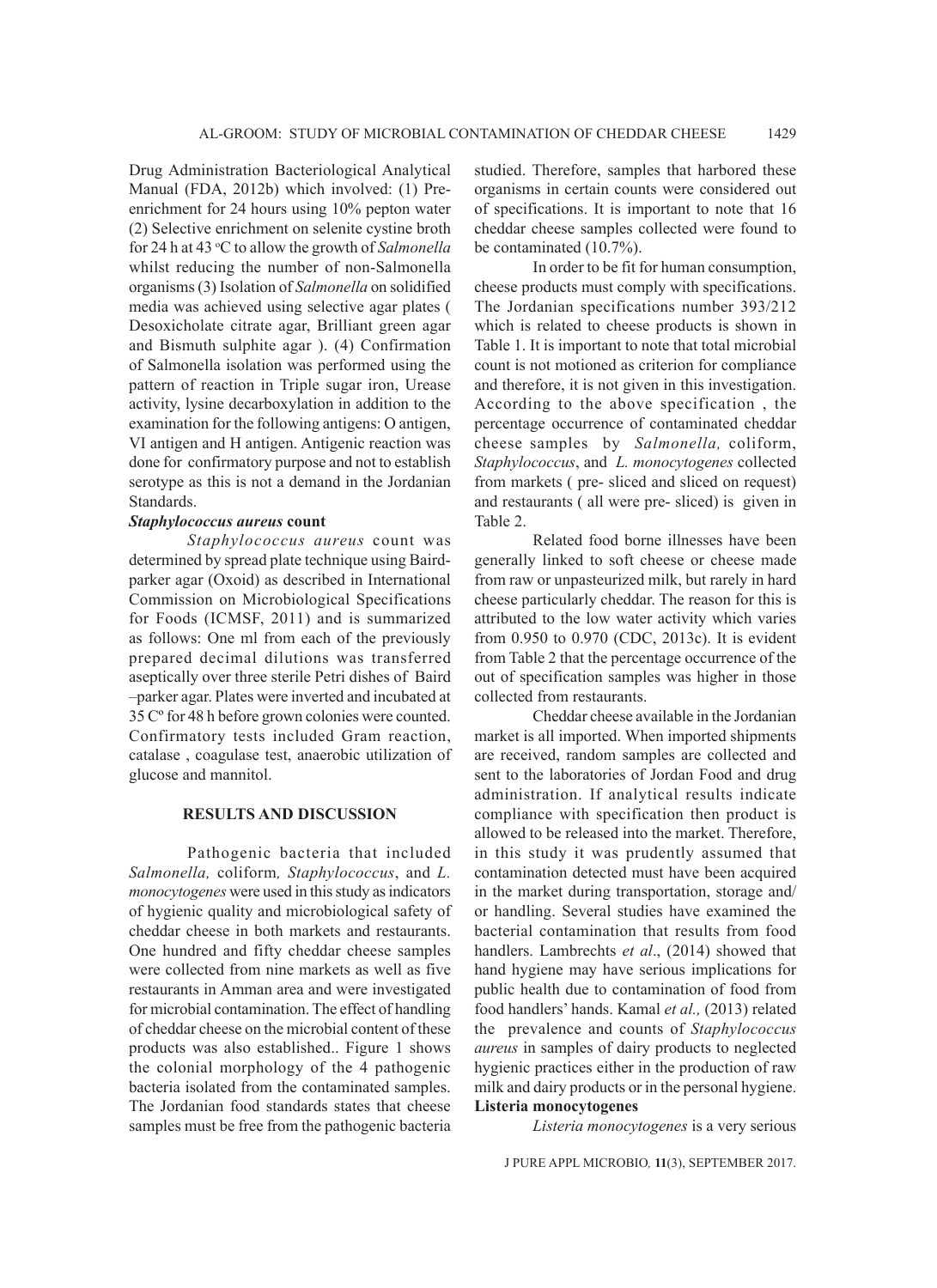## 1430 AL-GROOM: STUDY OF MICROBIAL CONTAMINATION OF CHEDDAR CHEESE

food borne pathogen; cheddar cheese is susceptible to post pasteurization contamination and has been implicated in *Listeria* contamination and cases of listeriosis (Gianfranceschi, *et al*., 2006; Pagotto, *et al*., 2006; CDC, 2013a). The percentages of contaminated cheddar cheese samples from markets ( pre sliced and sliced on request) and restaurants samples by *L. monocytogenes* is shown in Table 2. *L. monocytogenes* presence in the collected samples was assessed quantitatively and qualitatively. The number of *L. monocytogenes* in contaminated cheese samples exceeded 10 CFU/g. *L. monocytogenes* was found in 4% of pre sliced cheese from markets and 8% pre sliced samples from restaurants. Packaged cheese samples

that were sliced on request were free from *L. monocytogenes.* This observation is of interest as it indicates that handlers of cheese in these places maintain hygienic practices while slicing the cheese block in order to satisfy consumers. **Staphylococcus aureus**

# Food-borne illnesses related to *S. aureus* contamination of cheese have been attributed to the use of unpasteurized milk or to contamination due to improper handling. The presence of this organism at more than 5 Log CFU/mL produces heat-resistant enterotoxin (Ryser, 2001; Delbes, *et al*., 2006; CDC, 2010a). Intake of 20 to 1,000 ng of the enterotoxin can cause typical symptoms of *S. aureus* infection (Normanno, *et al*., 2007; Pelisser,



**Fig. 1.** Isolated *Staphylococcus* (A), *Salmonella* (B), *L. monocytogenes* (C), and coliform (D) that were isolated from contaminated cheddar cheese samples

| products.                  |                  |
|----------------------------|------------------|
| Total microbial count/gram | Not indicated    |
| Salmonella                 | Absent           |
| L. monocytogenes           | Absent           |
| Coliform                   | $\leq 10$ / gram |
| S. aureus                  | $\leq 10$ / gram |

**Table 1.** The Jordanian specification for Cheese

*et al*., 2009).The percentages of contaminated cheddar cheese samples from markets (pre-sliced and sliced on request) and restaurants samples by *S. aureus* are seen in Table 2.

Cheddar cheese samples which were collected from both markets and restaurants were contaminated with *S. aureus* and were not in compliance with the Jordanian standards. About 12% of pre sliced restaurants cheese samples

**Table 2.** Percentage occurrence of contaminated cheddar cheese samples collected from markets and restaurants

| Bacterial species | Markets samples              |                                     | Restaurants<br>samples |
|-------------------|------------------------------|-------------------------------------|------------------------|
|                   | Pre-sliced<br>cheddar cheese | Sliced on request<br>cheddar cheese | All were<br>pre sliced |
| Salmonella        | 10%                          | $\theta$                            | 8%                     |
| L. monocytogenes  | $4\%$                        | $\theta$                            | 8%                     |
| Coliform          | 10%                          | $2\%$                               | 14%                    |
| S. aureus         | 8%                           | 4%                                  | 12%                    |

J PURE APPL MICROBIO*,* **11**(3), SEPTEMBER 2017.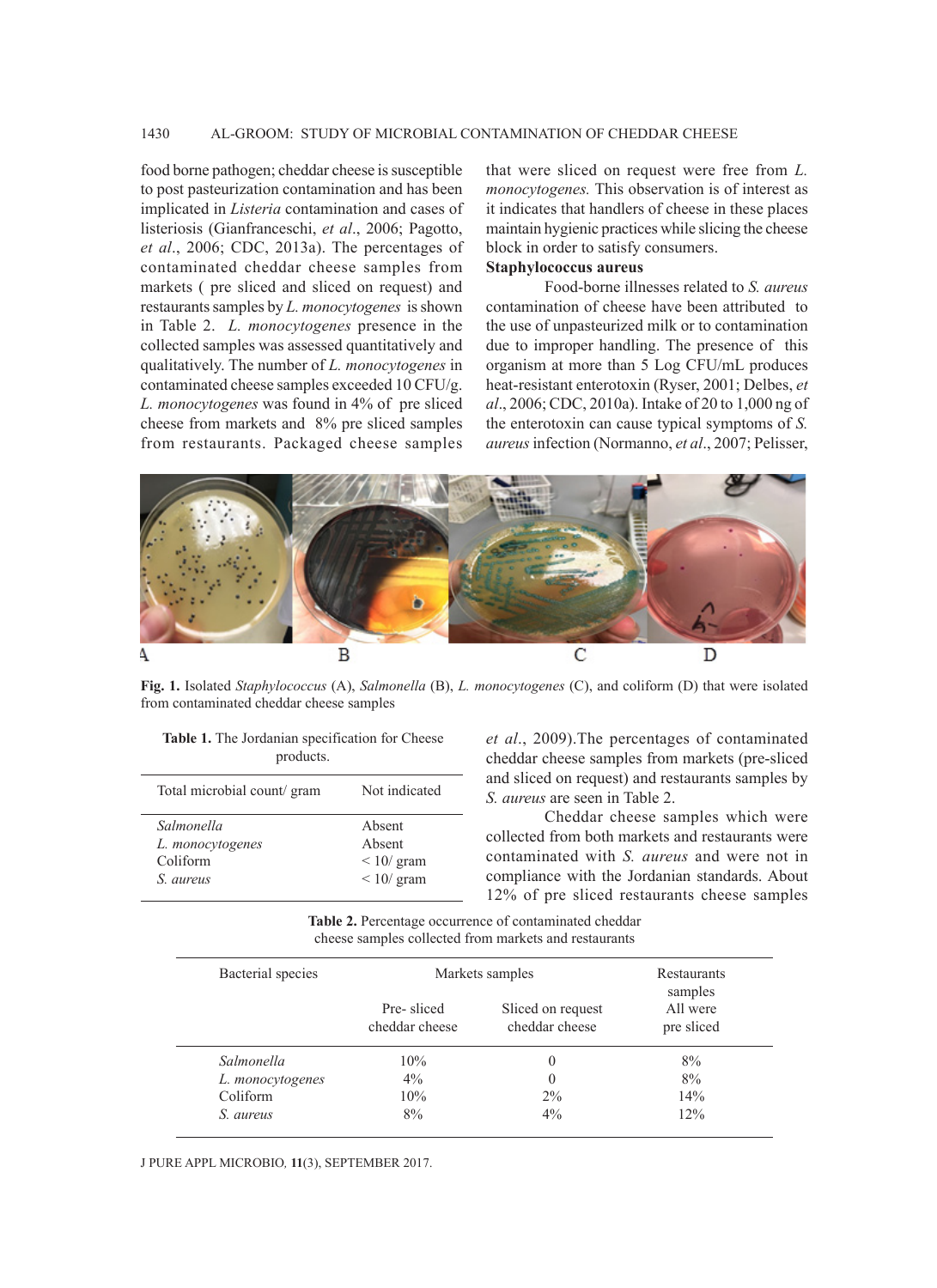and about 8% of pre sliced market samples were contaminated with *S. aurreus* compared with only 4% of sliced on request cheese samples. The hard and extra-hard cheese types tested in Hungary (Varga, 2007) showed microbiological noncompliance rate of 33.3% and *S. aureus* was implicated as one of the contaminants of these products. This rate of noncompliance is far much higher than the one reported herein. On the other hand, Sospedra *et al*., (2009) tested 75 lots of dairy products collected from restaurants and could not detected S aureus in any of the samples collected. **Salmonella**

*Salmonella* was not detected in packaged cheddar cheese that was sliced on request. However, about 10% of sliced cheddar cheese market samples and 8% of sliced cheddar cheese samples collected from restaurants were contaminated by *Salmonella*  (Table 2). The antigenic reaction of the isolates with O, VI and H antigens was performed to confirm the identity of each isolate as Salmonella and not to serotype the isolates.

*Salmonella* is a well-recognized foodborne pathogen. All *Salmonella* strains were gastroenteritis-inducing pathogens (Ryser, 2001), and various *Salmonella* serotypes have been involved in cheese-borne outbreaks. Raw cheese was linked to outbreaks in different countries of the world including the United States of America (CDC, 2014c), but no fatalities were reported. Similar outbreak at a nationwide level was reported in France due to the consumption of goat cheese but again no fatalities occurred (Van, *et al*., 2009). **Coliform**

Coliform bacteria are killed by pasteurization, therefore, their presence in cheese indicates post-pasteurization contamination (Hou, 2014). Presence of more than 10 detectable coliform colonies on the recovery medium rendered the product under test out of specifications. Coliform count was not given in the table because our interest was merely to establish the extent of compliance with specification. The relatively high numbers of contaminated restaurant samples by these bacteria are a reflection of the considerable amount of manual handling of cheese during food preparation. The percentages of contaminated cheddar cheese samples from markets ( pre-sliced and sliced on request) and (restaurants samples) by coliform are shown in Table 2. About 10% of pre-sliced market

samples were polluted by coliform compared with 2% sliced on request cheddar cheese. The highest percentage of contaminated cheddar cheese by coliform was detected in restaurant samples (14%).

Coliforms refer to those members of the *Enterobacteriaceae* that ferment lactose such as *Escherichia*, *Klebsiella* and *Enterobacter* species (Quinn, *et al*., 2002). Coliforms are normal flora of the gastrointestinal tract which invade sterile parts of the body after consumption of defective foods and cause serious infections which are said to be "opportunistic pathogens" (Sharon, *et al*., 1994).

Presence of coliform bacteria in cheese made up of pasteurized milk indicates post pasteurization contamination. Many authors have reported the presence of these bacteria in marketed cheese. Asamenew *et al.,* (2012) isolated coliform from 27.8% Ethiopian cottage cheese whereas Adenike *et al.,* (2008) indicated 35% prevalence rate of coliforms from the samples they studied. The rate of coliform recovery established in this work was 8.7% which was a lot lower than those reported by others.

As discussed earlier, cheddar cheese blocks in the Jordanian market are assumed to be free from microbial contamination and this assumption was further confirmed from the files of the Jordan FDA laboratories. After the release of cheddar blocks from the customs, contamination may occur during transport, storage or handling. The first one is not likely to cause contamination as blocks are tightly wrapped and transportation is carried out in cooled vehicles. Storage is done in refrigerators while blocks are wrapped and thus contamination is unlikely to occur at this stage. Once blocks are opened, contamination is most likely. Thus, in this investigation, the source of contamination was attributed to handling rather than transport or storage. This conclusion is consistent with that made by Irkin (2010).

It is evident that a certain degree of association between contaminant. Whenever a sample was found to be out of microbiological limits, all of the assayed bacteria were in most cases isolated. Person correlation analysis was performed (though results are not shown) indicated a significant correlation  $(p<0.05)$  between the presence of *Salmonella,* coliform, *Staphylococcus*, and *L. monocytogenes* in contaminated cheddar cheese samples.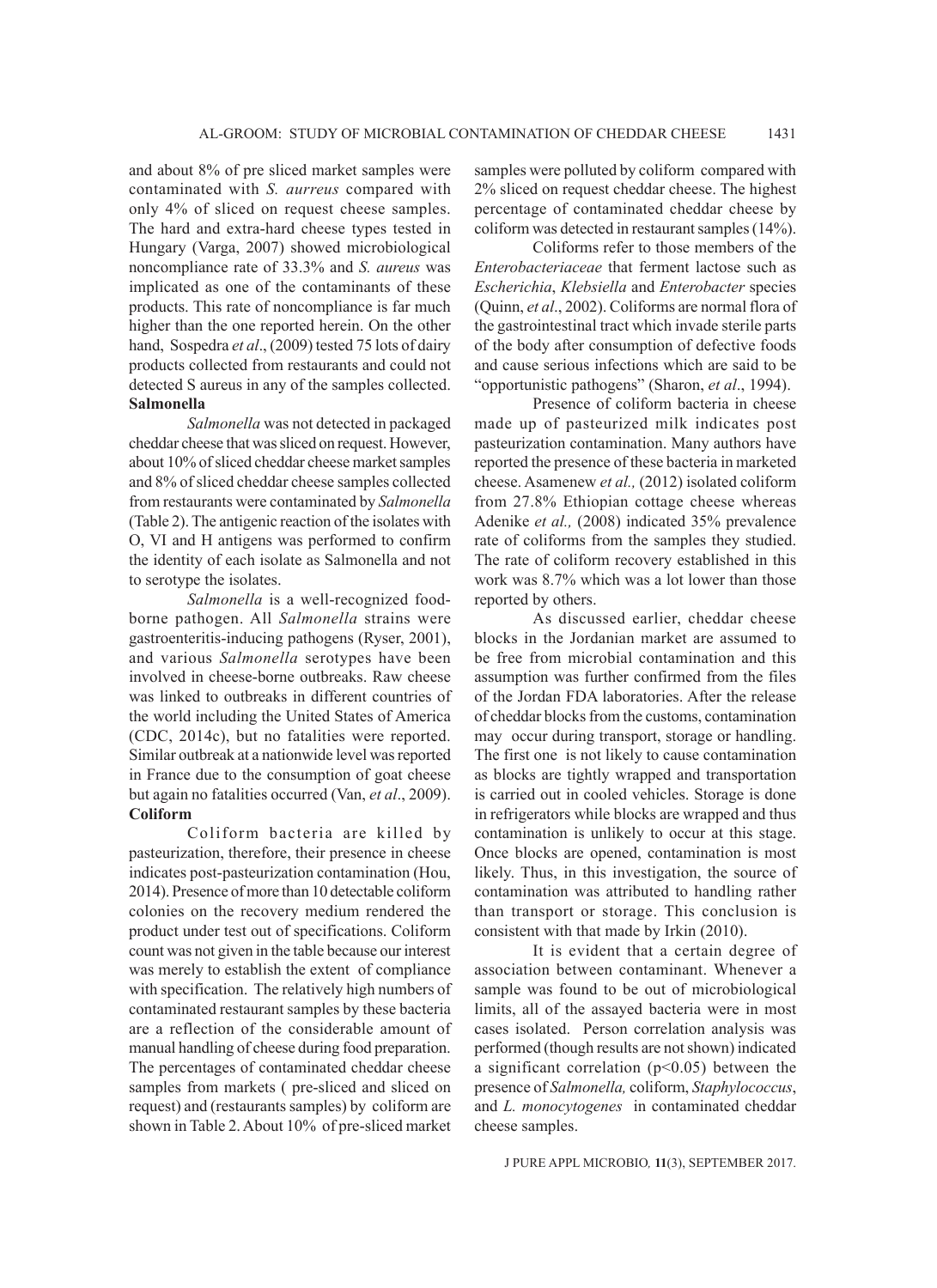#### **CONCLUSION**

This investigation is to the best of our knowledge is the first to be published from Jordan to deal with the microbiological contamination of cheddar cheese in markets and restaurants. It is evident from the results presented above that the prevalence of different pathogenic organisms in the studied cheese samples were limited, but mostly due to un-hygienic handling of the product prior to presentation to the end customer.

### **REFERENCES**

- 1. Adenike, A., O. Ogunshe and Kehinde, O. Microbial loads incidence of food- borne indicator bacteria in most popular indigenous fermented food contaminates from middle belt and southwestern Nigeria. *African Journal Microbiology Research*., 2008; **2**: 332-339.
- 2. Al-Tahiri, R., Omar, S., Rewashdeh, A. A study of the occurrence of Listeria species in raw sheep milk. *International Journal of Dairy Technology*., 2008; **61**: 347–51.
- 3. Asamenew, T.M., Mahendra, P., and Addisalem, H. Bacteriological Study on Coliform Organisms from Ethiopian Traditional Cheese West Showa Zone, Ethiopia. *International Journal of Microbiological Research*., 2012; **3**(3); 188-191.
- 4. Aygun, O., Aslantas, O., Oner, S. A survey on the microbiological quality of Carra, a traditional Turkish cheese. *Journal Food Engneering*, 2005; **66**: 401–404.
- 5. Bishop, J. R., and Smukowski, M. Storage temperatures necessary to maintain cheese safety. *Food Protection Trends*., 2006; **26**: 714–724.
- 6. Carvalho, J.D.G., Viotto, W.H., Kuaye, A.Y. The quality of Minas Frescal cheese produced by different technological processes. *Food Contamination*., 2007; **18**: 262–267.
- 7. CDC (Centers for Disease Control and Prevention). Staphylococcal food poisoning. http://www.cdc.gov/nczved/ divisions/dfbmd/ diseases/staphylococcal/ Accessed January 6, 2015.
- 8. CDC (Centers for Disease Control and Prevention). (2013a). *Listeria* (Listeriosis). http://www.cdc.gov/listeria/risk.html Accessed January 12, 2015.
- 9. CDC (Centers for Disease Control and Prevention). (2013c). *Listeria* and food. http:// www.cdc.gov/foodsafety/specificfoods/ listeriaand-food.html Accessed January 21, 2015.
- 10. CDC (Centers for Disease Control and

J PURE APPL MICROBIO*,* **11**(3), SEPTEMBER 2017.

Prevention). (2014c). Multistate outbreak of *Salmonella* Stanley Infections linked to raw Cashew cheese (final update). http://www.cdc. gov/ salmonella/stanley-01-14/ Accessed January 8, 2015.

- 11. Culler, J.S. HACCP ( Hazard Analysis Critical Control Points): is it coming to the dairy?. *Journal of Dairy Science*., 1997; **80**(12): 3449- 3452
- 12. Delbes, C. J., Alomar, N., Chougui, J., Martin, F. and Montel, M. C. *Staphylococcus aureus*  growth and enterotoxin production during the manufacture of uncooked, semihard cheese from cows' raw milk. *Journal Food Protection*., 2006; **69**: 2161-2167.
- 13. FDA (Food and Drug Administration).( 2012b). Bad Bug Book: Handbook of foodborne pathogenic microorganisms and natural toxins. http://www.fda.gov/downloads/Food/ FoodborneIllnessContaminants/UCM297627. pdf Accessed January 12, 2015.
- 14. FDA/USDA (Food and Drug Administration/ U.S. Department of Agriculture. (2017). Microbiological Methods & Bacteriological Analytical Manual (BAM). http://www.fda. gov/downloads/Food/FoodScienceResearch/ labolatoriesmethods/ucm2006949.htm. Pdf . Accessed January 5, 2015.
- 15. Gianfranceschi, M., M. C., D'Ottavio, A., Gattuso, M., Pourshaban, I., Bertoletti, R., Bignazzi, P., Manzoni, M., Marchetti, and Aureli, P . (2006). Listeriosis associated with Gorgonzola (Italian blue-veined cheese). *Foodborne Pathogen Distribution*. 3,190–195.
- 16. Hou, J., Hannon, J. A., McSweeney, P. L. H., Beresford, T. P., and Guinee, T. P. Effect of curd washing on cheese proteolysis, texture, volatile compounds, and sensory grading in full fat Cheddar cheese. *International Dairy Journal*., 2014; **34**: 190–198.
- 17. Ibrahim, S. A., Khatib, K. A. A., Al-Haik, S. A., & Dagri, M. H. Labneh (Concentrated Yogurt): a traditional fermented dairy product in Jordan. *Dairy, Food and Environmental Sanitation*., 1996b; **16**: 296-298.
- 18. International Commission on Microbiological Specifications for Foods (ICMSF). Microorganisms in Foods (8): Their Significance and Methods of Enumeration, (1<sup>nd</sup> edition). University of Toronto Press, Toronto, Buffalo, London 2011.
- 19. Irkin, R. Determination of microbial contamination sources for use in quality management of cheese industry: ''Dil'' cheese as an example. *Journal Verbr. Lebensm*., 2010; **5**: 91–96.